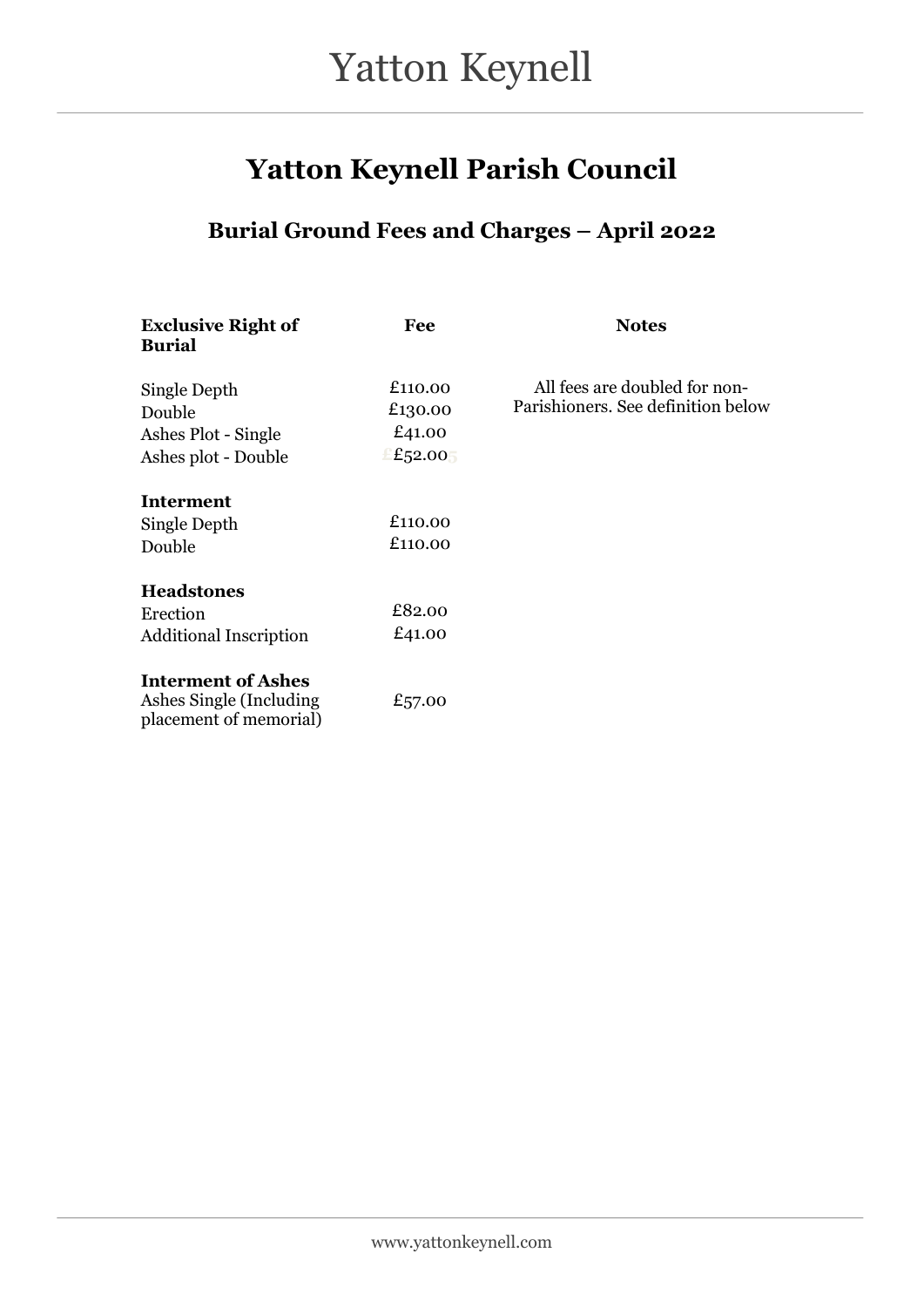# Yatton Keynell Parish Council

#### BURIAL GROUND RULES AND REGULATIONS

The Council means Yatton Keynell Parish Council. The Clerk means the Clerk of Yatton Keynell Parish Council.

A purchased grave means any grave/cremated remains plot in respect of which a Grant of Exclusive Right of Burial for 99 years has been issued by the Council.

A Parishioner is a person who is either, a resident of the Parish of Yatton Keynell or owned land or property in the Parish immediately before their death or who previously reserved an Exclusive Right of Burial. A Parishioner shall, at the Parish Council's discretion, include a person who for a significant part of their lives was a Parishioner but who was obliged to live elsewhere shortly before their death (ie in a care home or with a relative outside the Parish).

The burial of the body or the interment of the ashes of a Parishioner's stillborn child born before the 24th week of pregnancy will be free of charge. Fees will be applicable from 24th week of pregnancy however the fees incurred for those under the age of 18 years the Parish Council will recover from the Children's Funeral Fund for England.

In the context of these regulations, an approved agent may include a recognised funeral director or stonemason.

#### INTERMENT

1. Graves will need to be consecrated at the time of burial.

2. Interments, including cremated remains/stillbirths may take place with or without the services of a minister of religion.

3. Before burial can take place the applicant or approved agent shall give notice to the clerk in the prescribed form accompanied by the certificate for disposal issued by a Registrar of Births and Deaths, or an order for burial issued by a Coroner or Crematorium Certificate in the case of cremated remains.

4. A grave may be reopened only for the purpose of a subsequent approved burial or by order of a court of competent jurisdiction.

5. Graves for one interment shall be dug 4'6" (1.37m) deep. Graves for two interments shall be 6'0" (1.8m) deep. A minimum of 6" (152mm) of earth shall be left between each coffin.

All grave plots are 10' x 5' (3 x 1.5 m) centred. Plots for cremated remains are 2' x 2' (600mm x 600mm) centred.

6. Cremated remains may not be disposed of on the surface of any grave, or elsewhere in the burial ground.

7. The applicant or approved agent shall be responsible for the excavation or reopening of any grave and for removing surplus soil.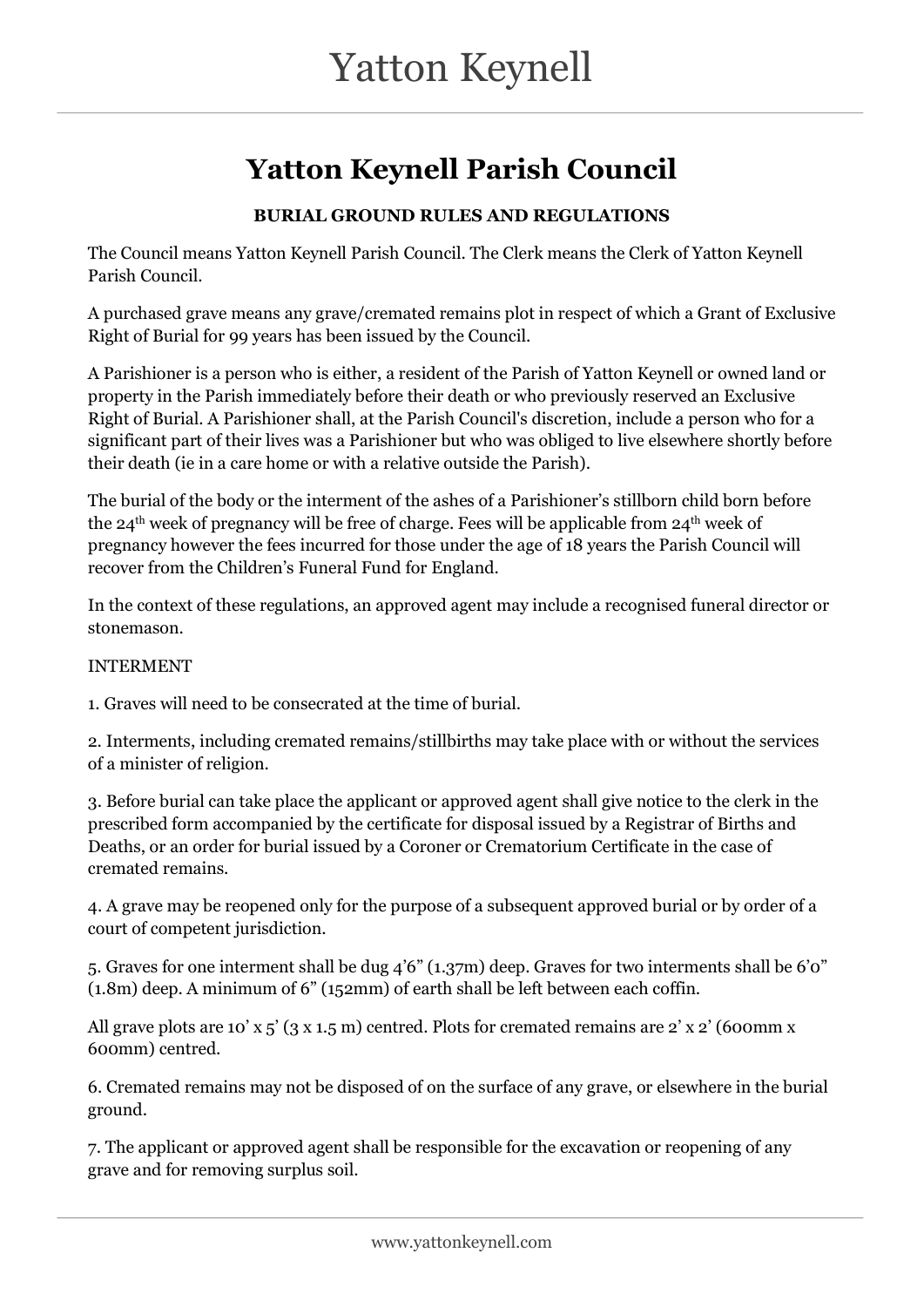8. For successive interments within the same grave, headstones shall be removed by and at the expenses of the person requiring such removals and replaced by that person at his or her expense as soon as is practicable after the interment. In the event that headstones are not replaced within 12 calendar months of the interment, the council shall have the power to arrange for this to be done at the expense of the person requiring the removal, or of his or her legal representative or attorney or estate executor in the event of a deceasement.

9. Any damage to any boundary, headstone or any other structure, or any other damage whatsoever caused during the construction of any grave or during the erection, removal or replacement of any structure shall be repaired by, and at the expense of, either the person causing the damage, or his or her agent or formally appointed representative.

10. Coffins of traditional wood, willow, wicker, sea grass and other eco-friendly materials only may be used in earthen graves and all bodies must be totally enclosed in coffins at the time of the burial.

11. Unless payment is made through an approved agent, all fees and payments must be made before any interment or the installation of any memorial, vase or tablet.

12. All memorials, tablets and vases must be within the stated minimum and maximum sizes, and be installed to the Council's satisfaction in the prescribed position.

13. The memorial mason is to be responsible for the level, firmness and satisfactory workmanship of the memorial for the period of 12 months from the installation.

14. Headstones with bases (with or without flower vases) may be erected provided that they comply with these regulations and are sited according to instructions given by the Parish Council.

15. A memorial for a burial shall consist of a headstone to the following measurements:

maximum height of 3'0" from ground level (900mm) minimum height of 1'6" from ground level (450mm) width not exceeding 2'0" (600mm) maximum thickness of 6" (150mm) and a minimum thickness of 3" ( 75mm) If a plinth is used the maximum size should be 75x600x300mm;

headstones are to be securely fixed to their respective bases. Vases may be incorporated within the limits above but must be either part of, or securely fixed to the headstone. Where no headstone is erected, permission should be sought from the Parish Council for the installation of a stone flower vase;

kerbs are not permitted;

in order to allow the ground to settle, headstones may not be erected (or re-erected) until six months after the burial (or any subsequent burial)

16. A memorial for cremated remains shall be of natural quarried stone, with non-reflecting finish 18" x 18" (450mm x 450mm) inset in the ground. If flowers are to be placed on the ashes plot, then a vase must be incorporated into the memorial. Headstones are not permitted